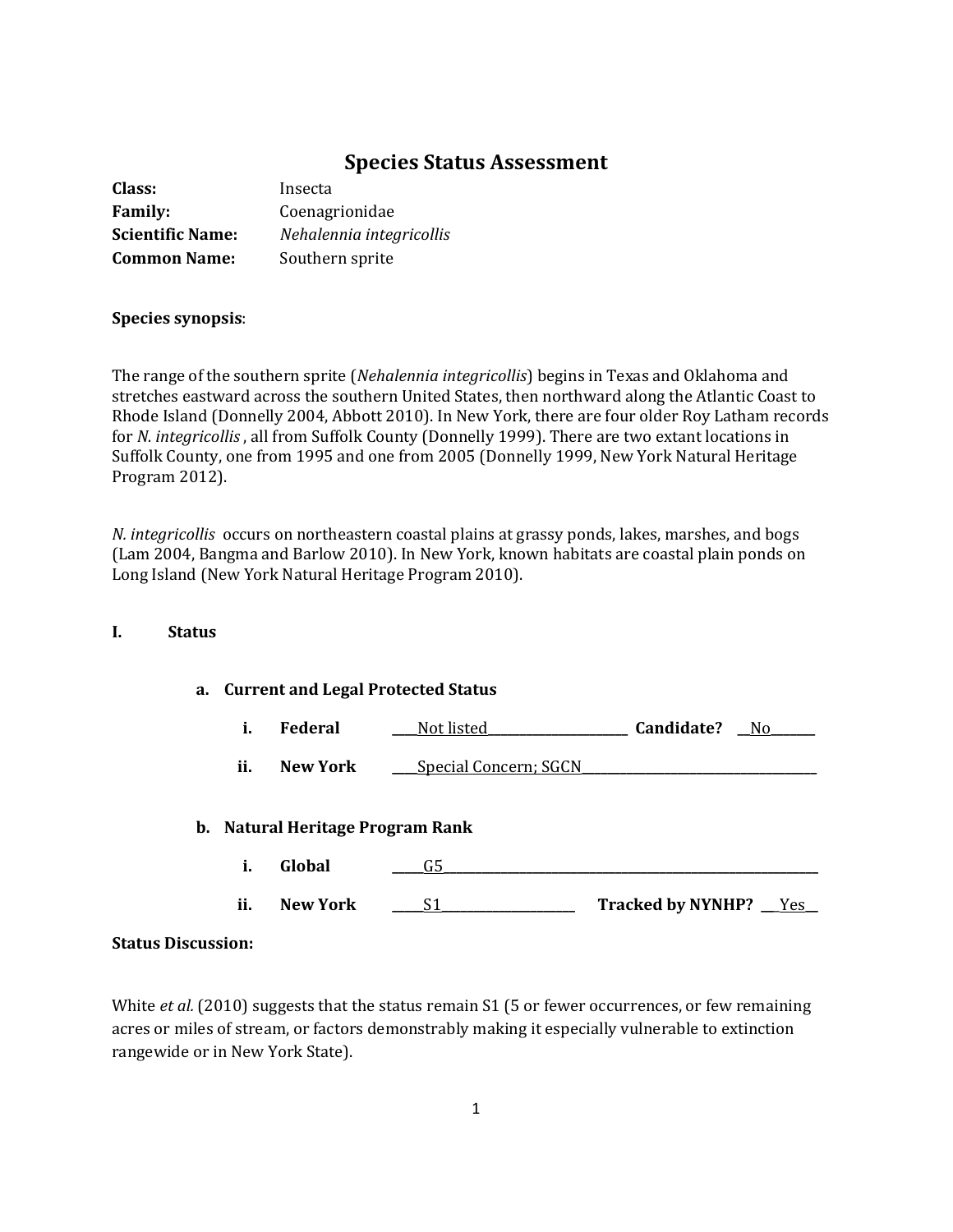## **II. Abundance and Distribution Trends**

**a. North America**

| <i>i.</i> Abundance         |        |         |
|-----------------------------|--------|---------|
| declining _____increasing   | stable | unknown |
| Distribution:<br>Ħ.         |        |         |
| declining _<br>__increasing | stable | unknown |
|                             |        |         |

Time frame considered: \_\_\_\_\_Last assessment 1990\_\_\_\_\_\_\_\_\_\_\_\_\_\_\_\_\_\_\_\_\_\_\_\_\_\_\_\_\_\_\_\_\_

# **b. Regional**

**i. Abundance**

| ___ declining _____increasing                 | _____stable | X unknown              |
|-----------------------------------------------|-------------|------------------------|
| ii. Distribution:                             |             |                        |
| __ declining _____increasing                  |             | X stable _____ unknown |
| <b>Regional Unit Considered:</b> Northeast    |             |                        |
| Time Frame Considered: _Last assessment 1990_ |             |                        |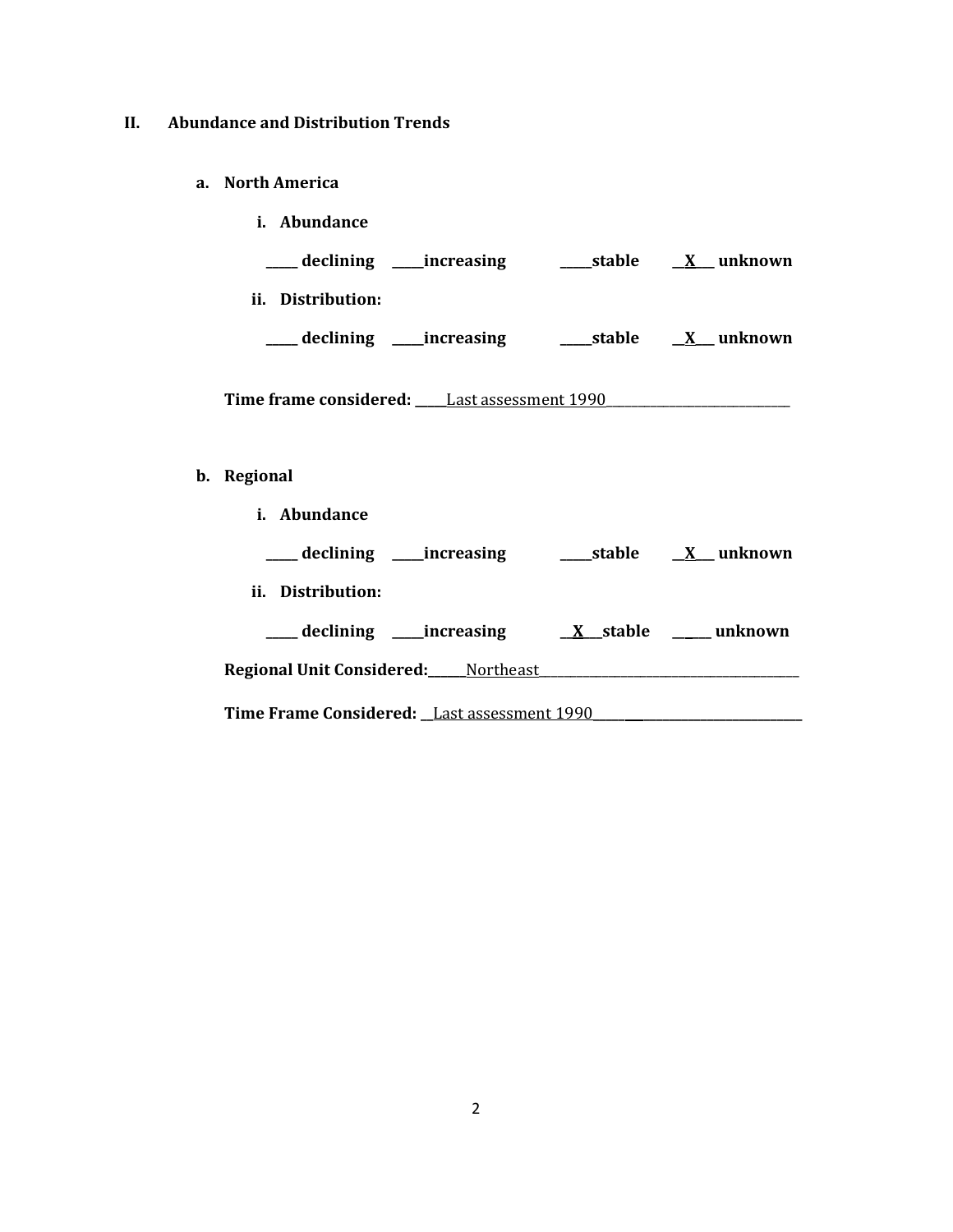**c. Adjacent States and Provinces**

| <b>CONNECTICUT</b>                | Not Present $X$                                                    | No data ______                                        |
|-----------------------------------|--------------------------------------------------------------------|-------------------------------------------------------|
| <b>MASSACHUSETTS</b>              | Not Present $X$                                                    | No data $\_\_\_\_\_\_\_\_\_\_\_\_\_\_\_\_$            |
| <b>QUEBEC</b>                     | Not Present $X_{-}$                                                | No data $\_\_\_\_\_\_\_\_\_\_\_\$                     |
| <b>VERMONT</b>                    | Not Present $X_{-}$                                                | No data $\_\_\_\_\_\_\_\_\_\_\_\_\$                   |
| <b>ONTARIO</b>                    | Not Present $X_{-}$                                                | No data $\_\_\_\_\_\_\_\_\_\_\_\$                     |
| <b>NEW JERSEY</b>                 | Not Present _______                                                | No data $X$                                           |
| i. Abundance<br>ii. Distribution: | ___ declining ____ increasing ______ stable __ <u>X</u> __ unknown |                                                       |
|                                   | ___ declining ____ increasing ______ stable ___ X__ unknown        |                                                       |
|                                   |                                                                    |                                                       |
|                                   |                                                                    |                                                       |
|                                   | PENNSYLVANIA Not Present _______                                   | No data $\underline{\quad \quad X \quad \quad \quad}$ |
| i. Abundance                      |                                                                    |                                                       |
|                                   | ___ declining ___ increasing ____ stable __ X__ unknown            |                                                       |
| ii. Distribution:                 |                                                                    |                                                       |
|                                   | declining ____increasing _______stable                             | $\underline{X}$ unknown                               |
|                                   |                                                                    |                                                       |
|                                   |                                                                    | $SGCN?$ No                                            |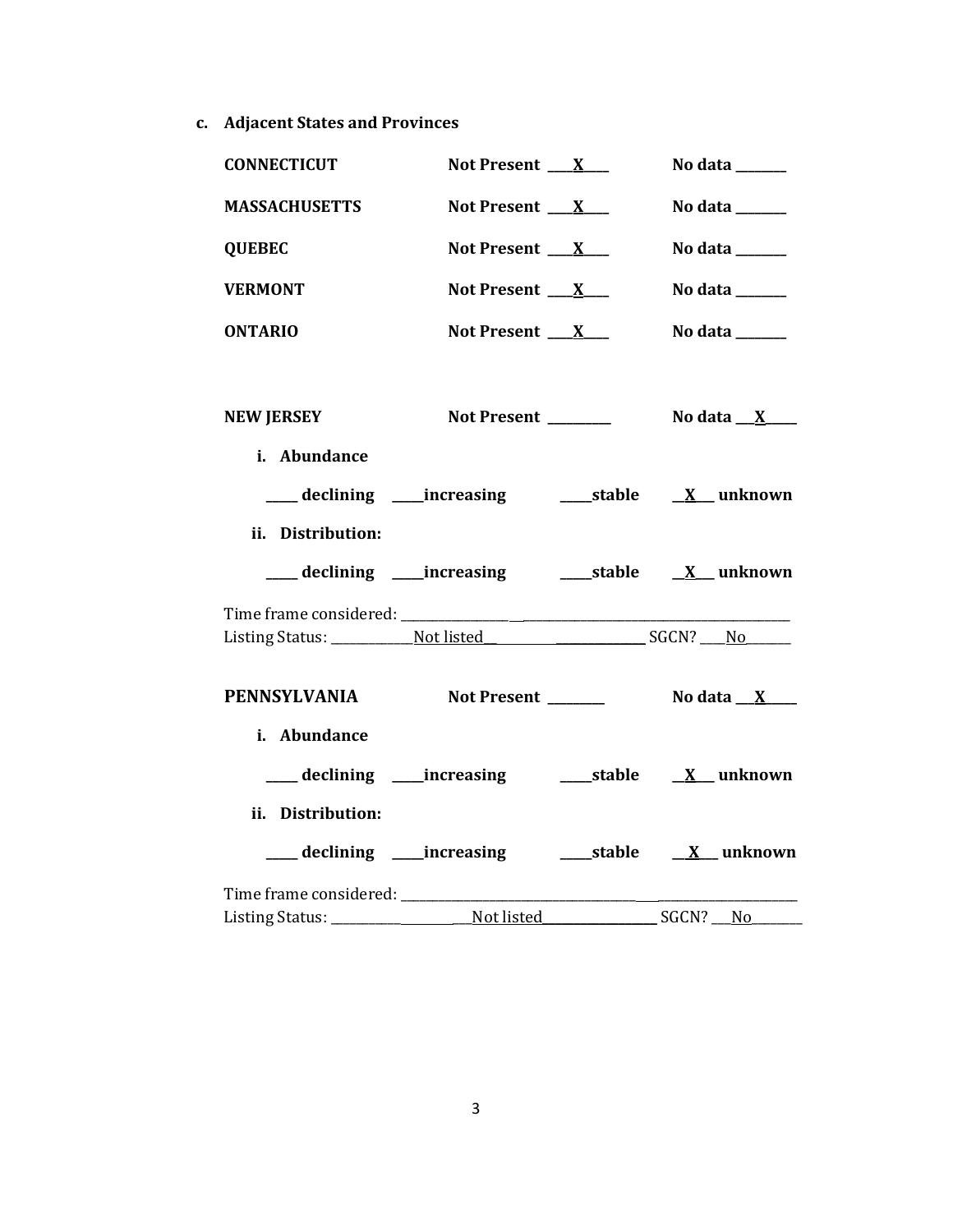| d. NEW YORK                         | No data                    |
|-------------------------------------|----------------------------|
| i. Abundance                        |                            |
| __declining ____increasing          | stable         X   unknown |
| ii. Distribution:                   |                            |
| declining _____increasing           | stable X unknown           |
| Time frame considered: 1990-present |                            |

### **Monitoring in New York.**

The New York State Dragonfly and Damselfly Survey was conducted from 2005-2009, but there are no organized, regular monitoring or survey activities directed toward this species or to sites where it has been documented.

### **Trends Discussion:**

Records for this species are too few and infrequent and lacking repeated surveys at extant sites, such that detecting a population trend is not possible (Paul Novak, pers. comm.)



**Figure 1**. Distribution of the southern sprite in the United States (Donnelly 2004).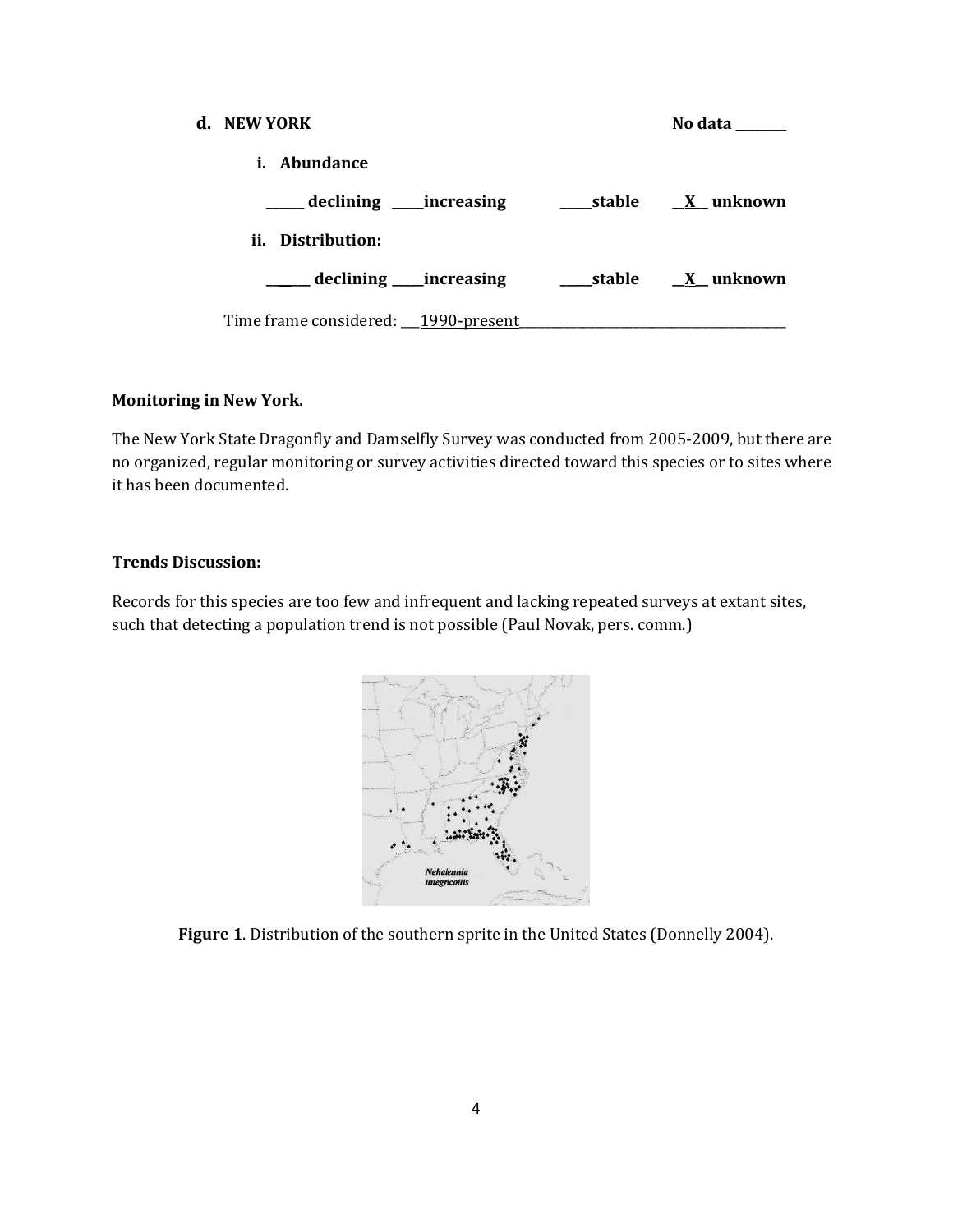

**Figure 2.** Conservation status of the southern sprite in North America (NatureServe 2012).



**Figure 3**. Occurrences of the southern sprite in New York (White *et al.* 2010).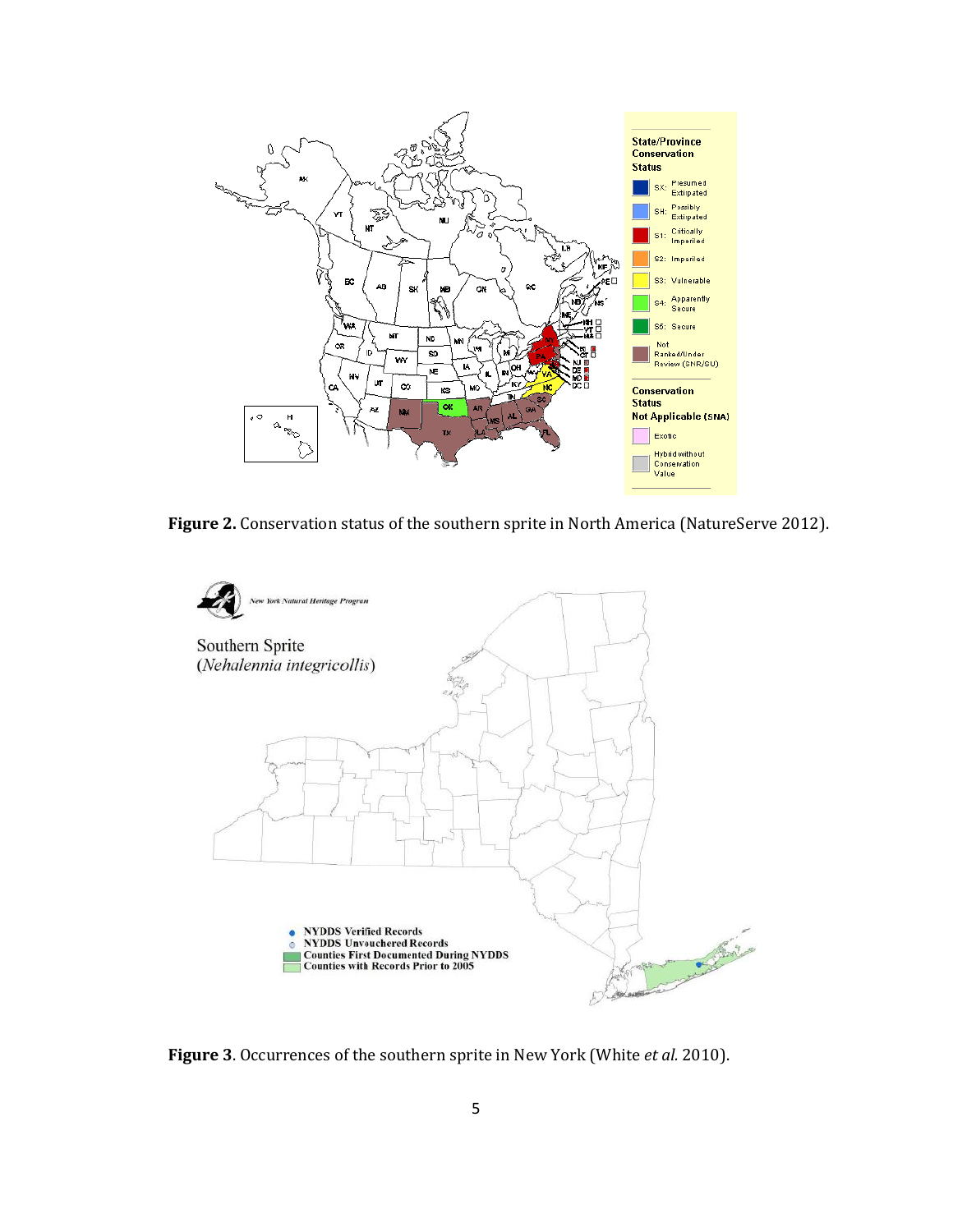### **III. New York Rarity, if known:**

| <b>Historic</b> | # of Animals | # of Locations | % of State |
|-----------------|--------------|----------------|------------|
| prior to 1970   |              |                |            |
| prior to 1980   |              |                |            |
| prior to 1990   |              |                |            |

### **Details of historic occurrence:**

Historically, the species was taken repeatedly by Roy Latham in Suffolk County in 1953 and 1954 and identified by T. Donnelly. Historic locations include: Greenport, Cutchogue, Mattituck, and Sag Harbor (Donnelly 1999).

| Current | # of Animals | # of Locations | % of State |
|---------|--------------|----------------|------------|
|         | _________    |                |            |

## **Details of current occurrence:**

There are two extant locations for this species, both from Suffolk County. One is from Manorville from 1995 reported in Donnelly 1999 and repeated in White *at al.* 2010, while the second is from Riverhead (White *et al.* 2010, New York Natural Heritage Program 2012).

### **New York's Contribution to Species North American Range:**

**Distribution** (percent of NY where species occurs) **Abundance** (within NY distribution)

| $\underline{X}$ | $0 - 5%$  | abundant      |
|-----------------|-----------|---------------|
|                 | $6 - 10%$ | common        |
|                 | 11-25%    | fairly common |
|                 | 26-50%    | uncommon      |
|                 | >50%      | х<br>rare     |

**NY's Contribution to North American range**

- \_X\_\_ 0-5%  $-$  6-10%  $\frac{11-25\%}{2}$ \_\_\_\_ 26-50%
- $\frac{1}{2}$  >50%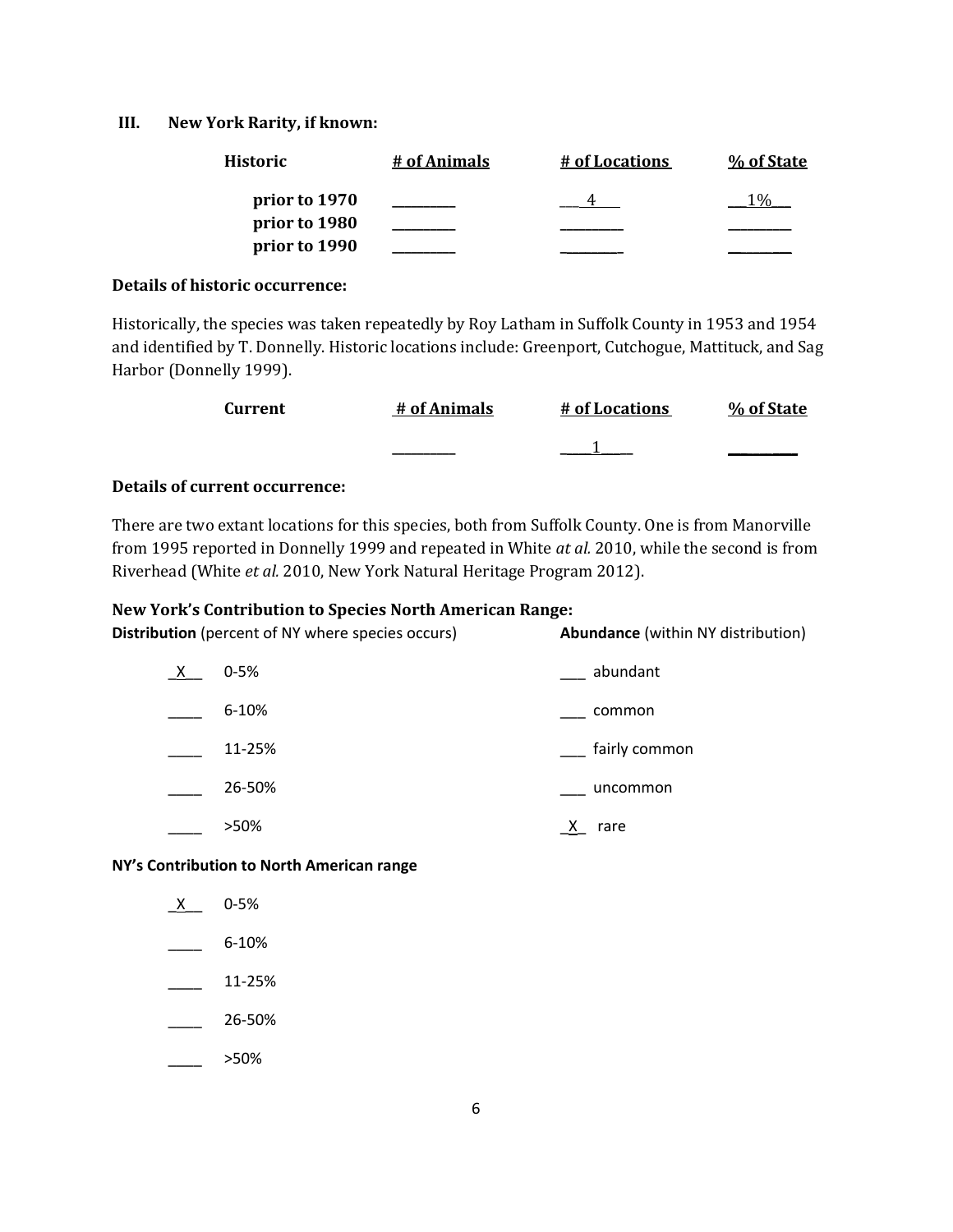## **Classification of New York Range**

**\_\_\_\_\_ Core**

**\_\_X\_\_ Peripheral**

**\_\_\_\_\_ Disjunct**

**Distance to core population:**

## **\_\_~1,400 mi to core stable pop.\_\_\_\_\_**

## **Rarity Discussion:**

No estimation of population size for this species has been made based on observations from 1995 and 2005 in Suffolk county (New York Natural Heritage 2010). There are observations made prior to this at four other locations in Suffolk county (Donnelly 1999), but information prior to the late 1990s is limited (Donnelly 2004). Therefore, any new location information on *N. integricollis* in New York may reflect heightened interest in surveying for this species rather than a population increase or a range expansion (NYS DEC 2005).

Long-term information regarding population size is not available prior to the late 1990s (New York Natural Heritage Program 2010). Since observations are fairly recent, and the full extent and size of the populations have not been determined, long-term trends are unclear.

Despite increased survey efforts on Long Island in recent years for the New York Dragonfly and Damselfly Survey (2005-2009), one new location has been documented during those years (White *et al.* 2010).

# **IV. Primary Habitat or Community Type:**

- 1. Coastal Plain Pond
- 2. Lacustrine, lake

# **Habitat or Community Type Trend in New York:**

| <b>Declining</b>                    | <b>Stable</b> | Increasing                 | Unknown<br>X |
|-------------------------------------|---------------|----------------------------|--------------|
| Time frame of decline/increase: ___ |               |                            |              |
| <b>Habitat Specialist?</b>          |               | <b>Yes</b><br>$\mathbf{X}$ | No           |
| <b>Indicator Species?</b>           |               | <b>Yes</b>                 | No           |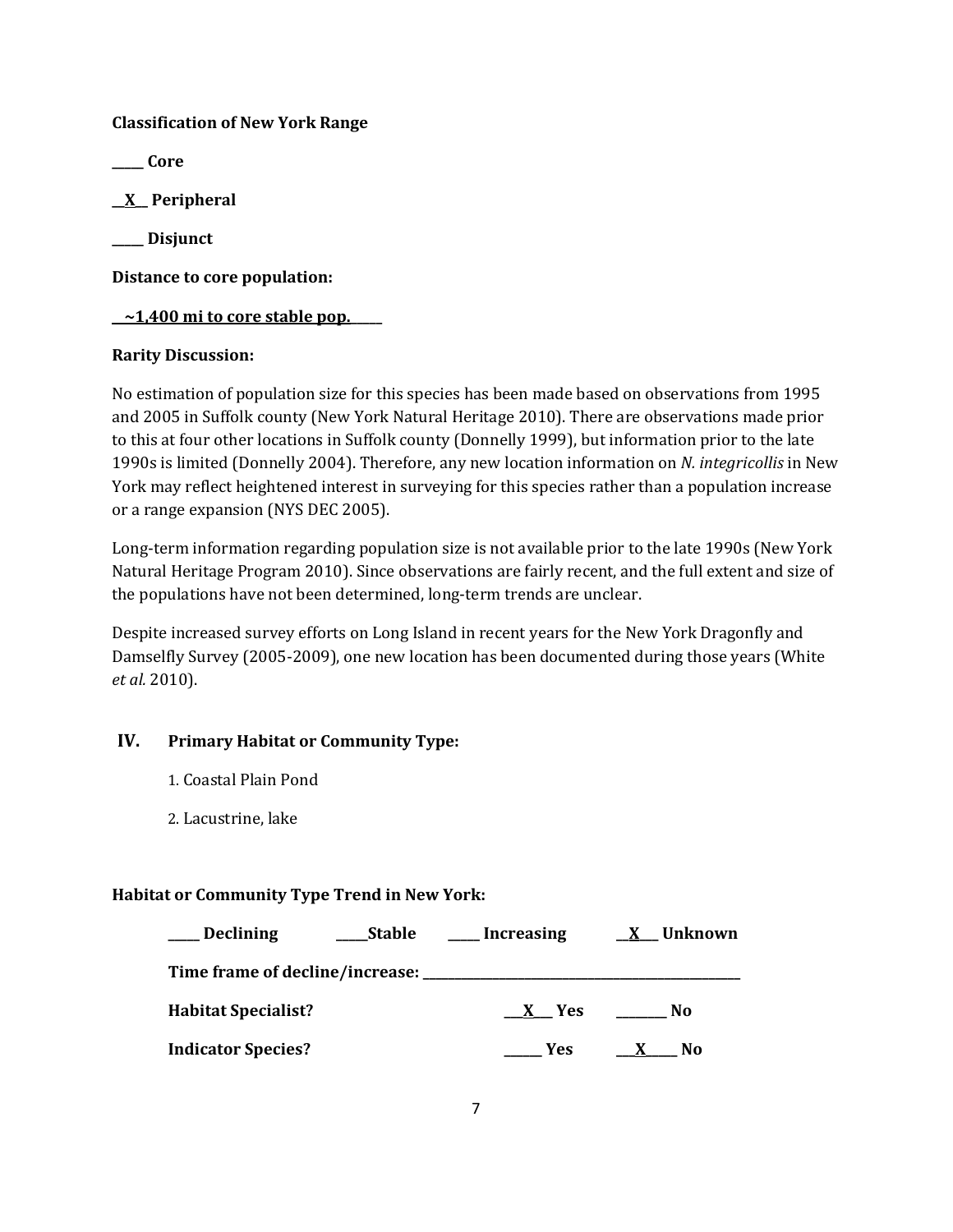## **Habitat Discussion:**

*N. integricollis* inhabit ponds and lakes with dense vegetation, usually sedges or grasses, at the shore or throughout the water body (Paulson 2011). The two recent records for New York are from the vicinity of coastal plain ponds while habitat information is not available for the historical records (Paul Novak, pers. comm.).

# **V. New York Species Demographics and Life History**

**\_\_X\_\_\_ Breeder in New York**

**\_\_X\_\_\_ Summer Resident**

**\_\_X\_\_\_ Winter Resident**

**\_\_\_\_\_ Anadromous**

**\_\_\_\_\_ Non-breeder in New York**

**\_\_\_\_\_ Summer Resident**

**\_\_\_\_\_ Winter Resident**

**\_\_\_\_\_ Catadromous**

**\_\_\_\_\_ Migratory only**

**\_\_\_\_\_Unknown**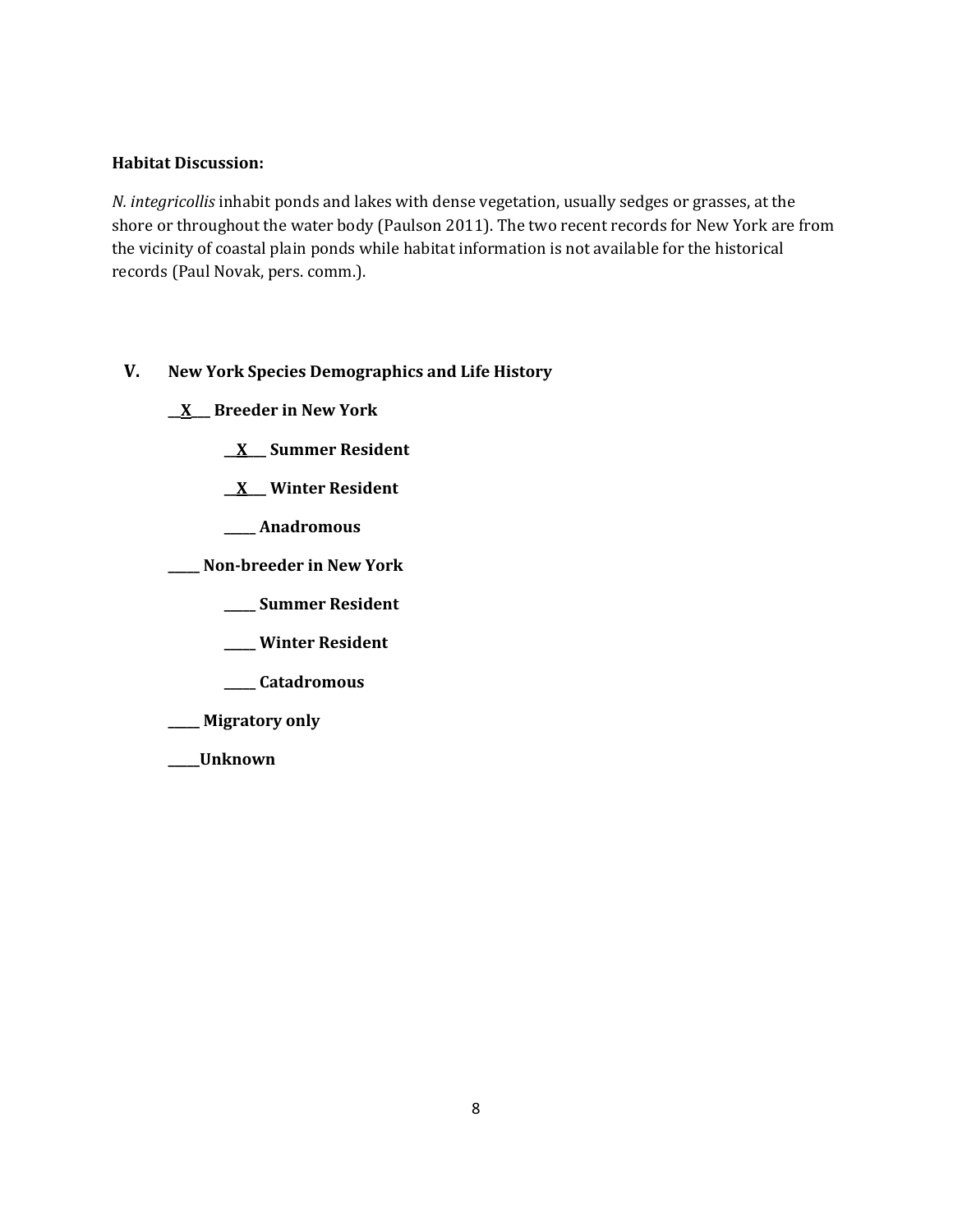### **Species Demographics and Life History Discussion:**

*Nehalennia integricollis* measure about an inch long and are one of the tiniest odonates in New York (Lam 2004). They spend most of their time in dense vegetation. Pairs fly in tandem for oviposition in floating vegetation and grass and sedge stems at water level. While egg-laying, the female holds her abdomen between wings.

NYSDDS and pre-NYSDDS records indicate a flight season on Long Island between 27 June and 27 July (Donnelly 1999, New York Natural Heritage Program 2010), but this is from a very small number of records. The flight season appears longer in other states for which more records are available. In New Jersey, individuals have been documented from 8 June through 11 August (Bangma and Barlow 2010).

## **VI. Threats:**

Any activity which might lead to water contamination or the alteration of natural hydrology could impact *N. integricollis* populations (Novak 2006). Such threats might include roadway and agricultural run-off, peat mining, ditching and filling, eutrophication, changes in dissolved oxygen content, and development near their habitats (Novak 2006). Groundwater withdrawal is a potential threat in lentic habitats, as are invasive plant species replacing native plants required for oviposition (New York Natural Heritage Program 2010). Both emergence rates and/or species ranges may shift for odonate species as a result of climate change (Kalkman *et al.* 2008).

### **Are there regulatory mechanisms that protect the species or its habitat in New York?**

**\_\_\_\_\_ No \_\_\_\_\_ Unknown \_\_\_X\_\_\_ Yes** 

Article 15 of Environmental Conservation Law provides protection of rivers, streams, lakes and ponds through the Protection of Waters Program. The Freshwater Wetlands Act provides protection for wetlands greater than 12.4 acres in size under Article 24 of the NYS Conservation Law.

# **Describe knowledge of management/conservation actions that are needed for recovery/conservation, or to eliminate, minimize, or compensate for the identified threats:**

Any efforts to reduce roadway and agricultural run-off, eutrophication, development of upland borders and resulting increased groundwater withdrawal, and ditching and filling activities should be considered when managing for this species (NYS DEC 2005).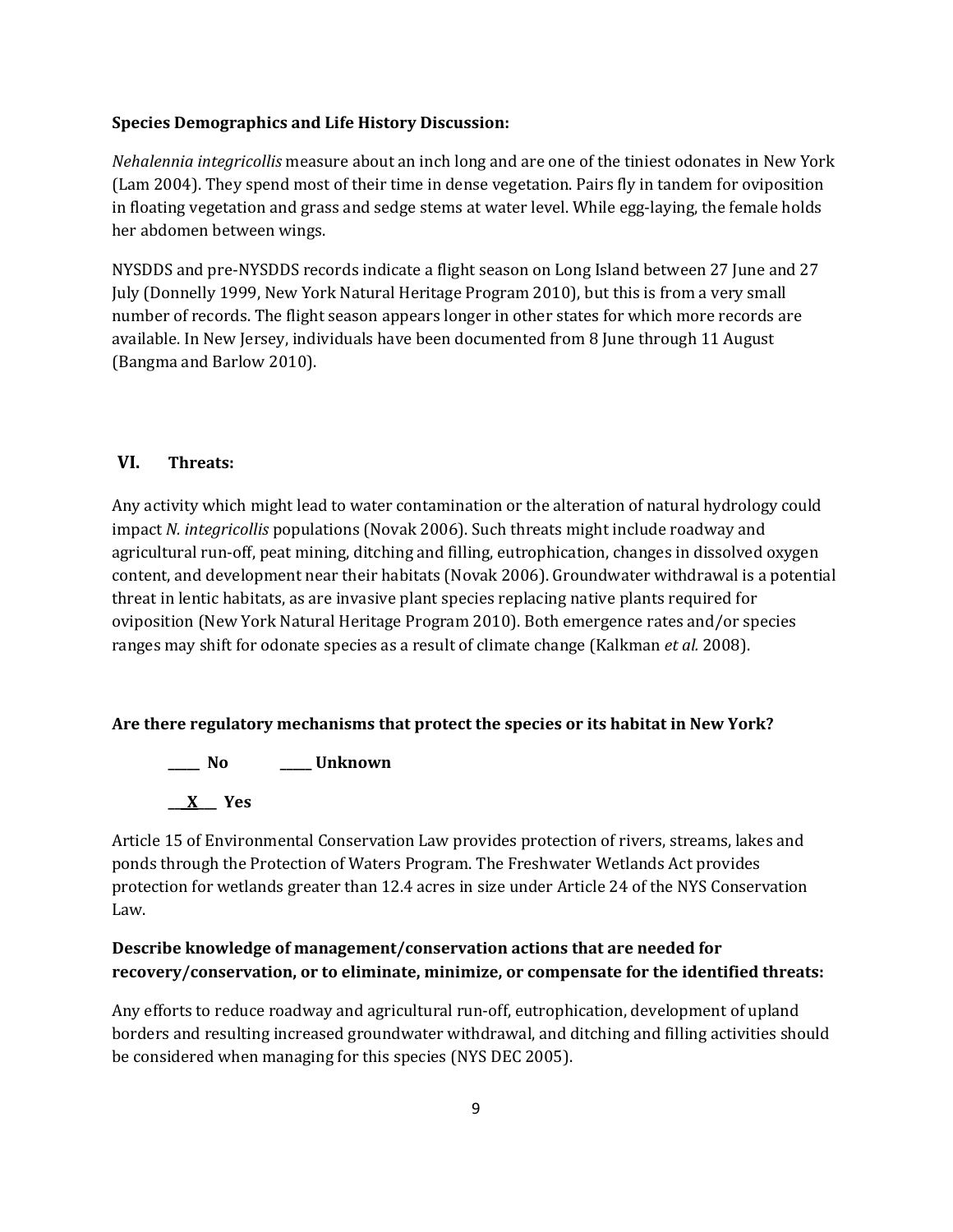Further research is needed to define the distribution and population size of *N. integricollis*. In addition, research is required to understand the habitat requirements and threats to this species, and to create appropriate management guidelines for its persistence in known locations (NYS DEC 2005). Suitable habitat should be checked on Long Island during the known flight season and threats should be assessed at known sites (White *et al.* 2010).

**Conservation Actions Action Category Action** Education and Awareness Training Education and Awareness Awareness Accommunications

Conservation actions following IUCN taxonomy are categorized in the table.

The Comprehensive Wildlife Conservation Strategy (NYSDEC 2005) includes recommendations for the following actions for odonates of bogs, fens, and ponds, and for the southern sprite in particular.

### **Habitat monitoring:**

Support and encourage habitat monitoring efforts that would complete the baseline assessment of habitat quality and threats.

### **Habitat research:**

Support and encourage research projects that will help define preferred habitat in order to guide future monitoring, restoration and habitat protection efforts.

### **New regulation:**

Recommendations for official state endangered, threatened, and special concern listing are an anticipated result of the statewide inventory. It is expected that at least a few species will be recommended for listing and officially adding these species to the list would constitute a specific action.

### **Population monitoring:**

\_\_\_\_ Conduct surveys to obtain repeatable, relative abundance estimates for these species at known sites and newly discovered sites where access permission to conduct surveys is obtained (as indicated in the State Wildlife Grant Odonate Inventory Project).

## **Other action:**

Most of these species are known from fewer than 10 locations in the state, but new populations undoubtedly remain to be discovered. A currently approved, but not yet begun State Wildlife Grant Statewide Odonate Inventory Project will utilize volunteers, Natural Heritage Program and other staff to conduct surveys for these species at potential sites throughout the state.

### **VII. References**